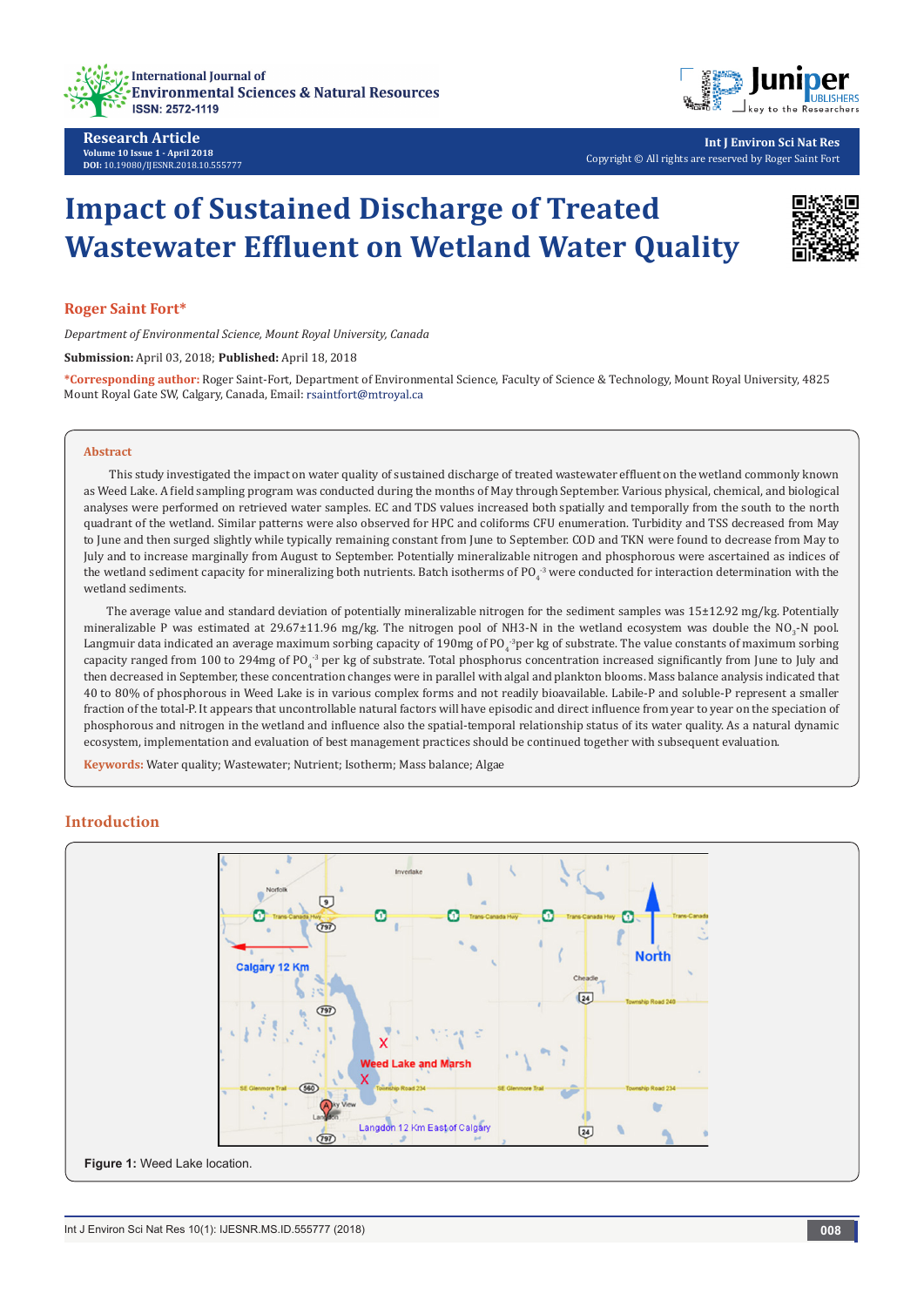Weed Lake is a 6 km<sup>2</sup> surface area of historic wetland and highly valued as an important natural feature within the community. Hereafter referred to as Weed Lake or wetland, its orientation is a south-north direction. The subject site is located 20 km east of the City of Calgary and northeast of the Hamlet of Langdon within the Municipality District (MD) of Rocky View No. 44 (Figure 1). Glenmore Trail and TransCanada Highway represent important access roads along the southeastern corner and the northwestern boundary of the Hamlet. Weed Lake was previously a healthy functioning wetland ecosystem characterized by important waterfowl production, breeding habitat and staging area for a large number of shorebirds in transit during migration. The wetland was drained in 1971. However, because of a variety of soil fertility problems, the expected agricultural benefits of draining the original wetland were never achieved.

A Restoration and Rehabilitation Program were initiated in 2006 to restore Weed Lake as a dynamic and fully functioning wetland ecosystem. Currently, Weed Lake is a productive ecological aquatic environment that hosts a variety of aquatic plants, namely: emergent aquatic vegetation, floating leaved plants, submergent aquatic plants and free floating plants. The climate of the area is described as being largely sub-continental characterized by short and moderately warm summers, brief spring and fall seasons. The winter is rather long. The ambient temperature typically ranges between -35°C and 25°C. Average annual precipitation is approximately 55 cm. The surrounding land uses around the wetland is primarily agricultural comprising mainly of farmstead parcels and un-fragmented quarter sections [1].

The soils of Weed Lake were classified as Rego Gleysols and the major portion of the upland as Solonetznic soils [2]. These soils, while high in soluble salts and sodium, are predominantly heavy glacial tills to clay loam. Soils in the dipressional areas are classified as Rego Gleysols and were developed in fine textured, lacustrine sediments. Weed Lake area is generally flat consisting of sections sloping gently from the west toward the lake at an approximate rate of 0.25%. The upland landscape is gently undulating. Two major depressional areas exist in the center of each SE and NW portions of Weed Lake TP 23 R27 W4. In some areas, the banks of Weed Lake provide a sudden and discernible drop in surface topography. Weed Lake received a constant source of tertiary wastewater effluent influxes from the Hamlet's wastewater treatment facility during the spring, summer and fall seasons. The wetland shore line is relatively flat with the lake depth being less than 1.20 meter over much of its area. Typical annual water level varies from 76 to 55 cm.

 Storm water from the Hamlet flows into the lake through a network of major and minor ditch systems. Influx of storm water from the Balzac area also flows into Weed Lake and is routed through the main drainage ditch through the Hamlet. The former may carry considerable amount of sediments and

salts, especially in the spring season. Irrigation water is in some instances supplemented to stabilize the wetland water level during periods of drought. Flows out of the wetland are controlled by an outlet located east of the wetland and is mainly drained by Rosebud Creek. The main objectives of this study were to ascertain Weed Lake water quality through the months of May to September, and to gain insights into the relationship between basic physicochemical and biological processes. Hence, the impact on water quality of sustained discharge of treated effluent in Weed Lake can be scientifically evaluated.

## **Materials and Methods**

### **Weed Lake Surface Water Sampling**

The wetland was sampled once a month through the months of May to September. Representative grab samples were retrieved from five sampling locations and their respective global positioning system (GPS) coordinates recorded. Subsequent sampling of the wetland was achieved based on each sampling location precise and unique identifier. All water samples were collected in one liter sterilized glass bottle at depth of 12 cm below the surface water level. The process involved lowering the capped bottle into the water column at the desired depth. The cap was then removed to allow water collection. Once filled, the bottle was capped, brought to surface and appropriately labelled. The water samples were then transported in Calgary and kept refrigerated at 7<sup>o</sup>C for subsequent chemical and physical analysis. Field measurements of water temperature, dissolved oxygen (DO), and water level were performed at each sampling location at sampling time.

The remaining physical, chemical, and biological parameters were performed in the laboratory. Water samples for bacteriological analyses were collected from each sampling location in labeled, 50 mL sterile containers and brought back to Calgary. The sterile containers were transferred into a cooler for transportation. The cooler temperature was maintained at 5°C. The samples were then serially diluted and incubated within 3 hours after sampling.

## **Weed Lake Potentially Mineralizable -Nitrogen (PMN) and -Phosphorous (PMP)**

The process involved placing 10 g of air-dry substrate into a 150 mL acid washed Pyrex flask to which 25mL of 0.01mL  $\text{CaCl}_{2}$  was added [3]. The suspension in the flask was gently mixed, weighed, capped with Al foil and placed in the autoclave overnight at 121°C and 1500 kPa. Then, the flask and its contents were allowed to cool to room temperature, weighed, and quantitatively adjusted with deionized water. The mixture was transferred in centrifuge tubes and spun for 4 minutes at 4500 RPM and the liquid filtered through Whatman No. 2 filter paper. The difference between the autoclave treatment and the  $NH_{3}$ -N,  $NO<sub>3</sub>$ -N and PO<sub>4</sub><sup>-3</sup> initially present in the substrate indicates the  $NH<sub>3</sub>$ -N, NO<sub>3</sub>-N and PO<sub>4</sub><sup>-3</sup> produced by autoclaving.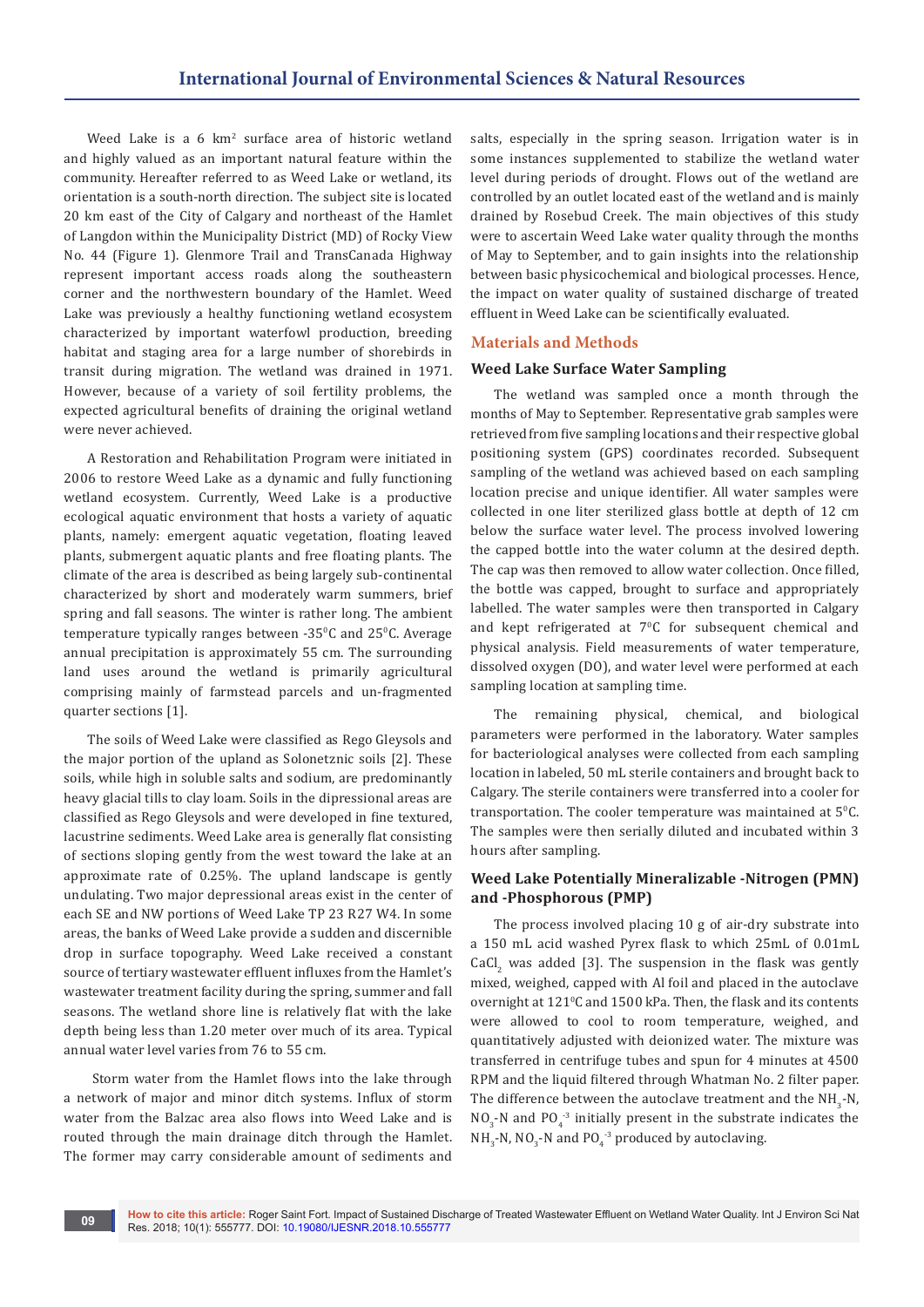## **Weed Lake Batch Isotherm of Orthophosphate**

To carry out the isotherm study, six sediment samples were collected from the bottom of the wetland using a hand Dutch auger. The substrates were transferred in one liter wide mouth glass jar, accordingly labeled and stored in the fridge at  $4^{\circ}$ C. Prior to initiate the batch isotherm study, the samples were allowed to equilibrate with the room temperature. Batch testing was used to obtain the equilibrium sorption capacity of a given sediment sample for a corresponding concentration of phosphorous (PO $_4^-$ 3 ). This was achieved by developing equilibrium isotherms that describe the sorption capacity of the sediment exposed to various concentrations of aqueous solutions of  $PO_4^{-3}$ . Batch studies were conducted by gently mixing a specific amount of the sediment substrate with a specific volume of  $PO_4^{-3}$  solution. The latter was prepared with deionized water. Each sorbate/sorbent system was then allowed to equilibrate overnight at room temperature and 8<sup>0</sup> C, respectively. Following equilibration, the suspension was centrifuged at 5000 RPM for 4 minutes.

The supernatant from each system was retrieved and analyzed for the construction of the isotherms. The extent of  $PQ_4^{3}$  sorption was estimated as the difference between initial concentration of  $PO_4^{-3}$  and final concentration at equilibrium. Corrections were made for  $PO<sub>4</sub>$ <sup>-3</sup> present in the original substrate.

## **Weed Lake Material Balance Analysis**

Several assumptions were made in assessing Weed Lake, being a dynamic system with finite capacity to cope with anthropogenic inputs which can affect its intrinsic quality. A steady state equilibrium conditions exists between precipitation and evaporation,

a) A steady state equilibrium conditions exists between upward capillary groundwater movement and seeping water,

## b) Outgoing water released through the gate doesn't represent a significant enough volume of water to disturb the overall equilibrium status of Weed Lake under current water management,

c) Incoming water from any tributary doesn't represent a significant enough volume of water to disturb the overall equilibrium status of Weed Lake,

d) The rate of organic matter decay in relation to nutrient mineralization are in equilibrium interaction with uptake by the aquatic vegetation and growth dynamics,

e) Lateral averaging assumes longitudinal and vertical hydrodynamics variations in velocities, constituents, water density, and temperature are negligible,

f) Sediment oxygen demand (SOD) is coupled to the water column dissolved oxygen.

Water quality interactions are by necessity simplified for descriptions of most aquatic ecosystems that are intrinsically complex. Hence, Weed Lake can be scientifically analyzed with considerable flexibility as a steady-state conservative system without any potential technical limitations of great significance. Based on Weed lake geometry and boundary, the major perturbations affecting the Lake hydrodynamics and quality during the investigated months of May through September are created primarily by wind and temperature induced circulation. In that regard, to a lesser extent by hydraulically induced turbulence and circulation. Wind causes Weed lake water column to be mixed through circulatory motion that extends to the bottom. This echoes the technical sentiment that complete water mixing occurs in the wetland boundary within a timeframe of 10 days. As a result, temperature differential between surface and bottom heat exchange is therefore considered conservative.

## **Analytical Program**

**Table 1:** Summary of parameters and QA/QC for samples analysis.

| <b>Parameters</b> | <b>Methods</b>                 | QA/QC                                              |
|-------------------|--------------------------------|----------------------------------------------------|
| Water level       | Measuring tape                 | $-NA$                                              |
| pH                | Orion Ag/AgCl glass probe      | As specified by manufacturer                       |
| EC                | <b>Tracer Pocket Tester</b>    | As specified by manufacturer                       |
| COD <sup>a</sup>  | Potassium dichromate digestion | As specified in procedures for Hach DR/2100        |
| Turbidity         | Nephelometric                  | As specified for Hach Turbidimeter Model<br>2100 A |
| $NO2 - N$         | Cadmium reduction              | As specified for Hach DR/2100                      |
| <b>TSSb</b>       | Photometric                    | As specified for Hach DR/2100                      |
| $NO2 - N$         | Diazotization                  | As specified for Hach DR/2100                      |
| TDS <sup>c</sup>  | <b>Tracer Pocket Tester</b>    | As specified by manufacturer                       |
| $NH2-N$           | Nessler                        | As specified for Hach DR/2100                      |
| $PO4-3$           | Ascorbic acid                  | As specified for Hach DR/2100                      |
| Total-P           | Acid hydrolysable              | As specified for Hach DR/2100                      |
| $SO_4^{-2}$       | Turbidimetric                  | As specified for Hach DR/2100                      |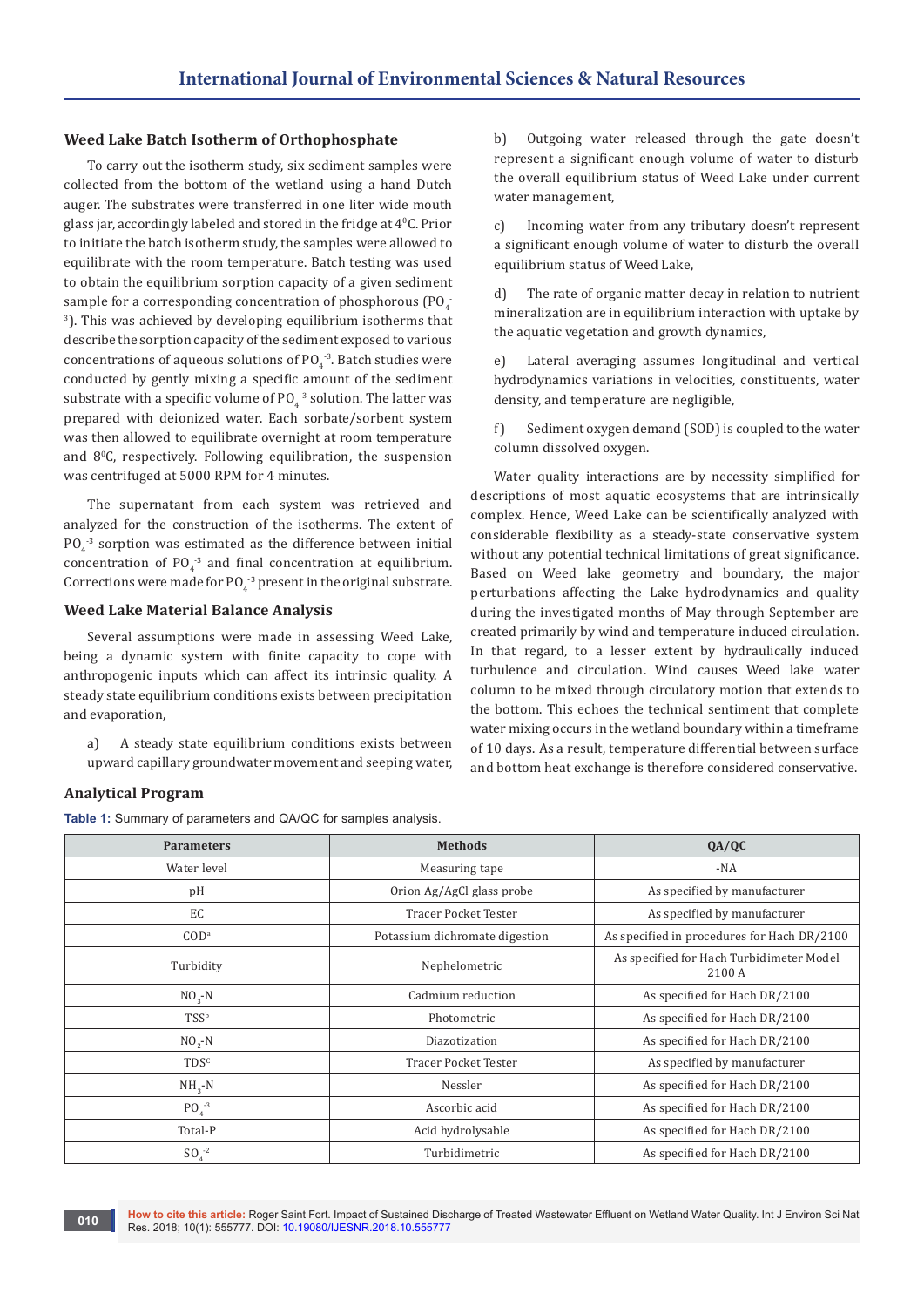# **International Journal of Environmental Sciences & Natural Resources**

| Ca                     | Atomic absorption                    | As specified for Perkin Elmer Model 3110 |
|------------------------|--------------------------------------|------------------------------------------|
| Mg                     | Atomic absorption                    | As specified for Perkin Elmer Model 3110 |
| K                      | Atomic absorption                    | As specified for Perkin Elmer Model 3110 |
| Na                     | Atomic absorption                    | As specified for Perkin Elmer Model 3110 |
| <b>TKN</b>             | Digestion/Nessier                    | As specified for Hach DR/2100            |
| Alkalinity, total      | Phenolphthalein                      | <b>NA</b>                                |
| Chloride               | Mercury Nitrate                      | <b>NA</b>                                |
| DO <sup>d</sup>        | Orion Star <sup>™</sup> 4-Star Meter | As specified by manufacturer             |
| Lake Temperature       | Orion Star <sup>™</sup> 4-Star Meter | As specified by manufacturer             |
| <b>HPC-Totai Count</b> | Millipore sampler                    | As specified by manufacturer             |
| Coli Count             | Millipore sampler                    | As specified by manufacturer             |
| SAR <sup>e</sup>       | Calculated                           | <b>NA</b>                                |

\*Not applicable; ªChemical oxygen demand; ʰTotal suspended solids; °Total dissolved solids; ªDissolved oxygen; °Sodium absorption ratio =  ${[Na/([Ca + Mg]/2)^{1/2}]}$ 

The analytical testing program along with the associated quality assurance and control (QA/QC) for the study are depicted in Table 1. Standard recommended holding times were followed for the samples. Bacteriological analyses were performed on water samples collected in sterile jars. Serial dilutions were accordingly performed on the water samples. Subsequently, the diluted samples were incubated using the recommended Millipore media pad for heterotrophic plate count (HPC) and Escherichia coli (E. Coli) & Coliform organisms. The number of colony forming units (CFU) were enumerated and recorded.

## **Results and Discussions**

## **Weed Lake Potentially Mineralizable Nitrogen (PMN) and Phosphorous (PMP)**

The results of PMN as an index of potential mineralization of organic nitrogen to inorganic nitrogen forms of  $NH_3$ -N or  $NO<sub>3</sub>$ -N are reported in Table 2. Reactive P initial present in these substrates were also evaluated and are reported in Table 3. The data indicate that the substrate found at the bottom of Weed Lake has the potential to contribute to the inorganic pools of N that is present in the water column. Total Kjeldahl nitrogen (TKN) which refers to the combination of ammonia and organic nitrogen ranged from 30 to 1.97mg/L likely contributes significantly to the mineralizable N pool. The average value and standard deviation of PMN for the six samples were 15±12.92 mg/kg while potentially mineralizable P was estimated at 29.67 $\pm$  11.96mg/kg. Ratio of NH<sub>3</sub>-N/NO<sub>3</sub>-N was calculated for each autoclaved substrate and was found to oscillate around a ratio value of 2.

| Table 2: PMN released from substrates following autoclaving. |  |  |
|--------------------------------------------------------------|--|--|
|--------------------------------------------------------------|--|--|

|                                 | <b>PMN</b>  |         | Ratio                          | $P04-3$ |
|---------------------------------|-------------|---------|--------------------------------|---------|
| Sample<br><b>Identification</b> | Mg/Kg       |         |                                | Mg/Kg   |
|                                 | $NH_{3}$ -N | $NO3-N$ | $NH_{3}$ -N/NO <sub>3</sub> -N |         |
| 1                               | 17.83       | 8.63    | 2.07                           | 21      |
| 2                               | 9.55        | 2.88    | 3.22                           | 31      |
| 3                               | 6.9         | 2.88    | 2.43                           | 44      |
| $\overline{4}$                  | 5.18        | 2.88    | 1.80                           | 19      |
| 5                               | 11.5        | 5.75    | 2                              | 19      |
| 6                               | 39.96       | 14.38   | 2.78                           | 44      |

|  |  | Table 3: Freundlich and Langmuir linear regression models for P sorption on Weed Lake substrate. |
|--|--|--------------------------------------------------------------------------------------------------|
|  |  |                                                                                                  |

| <b>Substrate</b> | Variable            | <b>Regression equations</b>   | Fit $(R^2)$ | <b>Value of Constants</b>  |
|------------------|---------------------|-------------------------------|-------------|----------------------------|
| Sample 1:        | Ceq vs C.           | $y = 0.9226x + 37.22$         | 0.99        | $NA^*$                     |
|                  | Freundlich Isotherm | $Log X/M = -0.22S8X + 2.9409$ | 0.04        | $Kd = 872$                 |
|                  | Langmuir Isotherm   | $Ceq/X/M = 0.0057x + 0.162$   | 0.72        | $a = 175$ ; $b = 0.0352$   |
| Sample 2:        | Ceq vs $C_{\rm s}$  | $y = 0.9294X + 57.6$          | 0.99        | NA                         |
|                  | Freundlich Isotherm | $Log X/M = -0.7134x + 4.0184$ | 0.45        | $Kd = 10433$               |
|                  | Langmuir Isotherm   | $Ceq/X/M = 0.01x - 0.58$      | 0.88        | $a = 100$ ; $b = -0.017$   |
| Sample 3:        | Ceq vs $C_{\rm s}$  | $y = 0.9717x + 70.99$         | 1.00        | NA                         |
|                  | Freundlich Isotherm | $Log X/M = -5.9434x + 17.234$ | 0.75        | $Kd = 1.71 \times 10^{17}$ |
|                  | Langmuir Isotherm   | $Ceq/X/M = 0.0034x - 0.0242$  | 1.00        | $a = 294$ : $b = -0.14$    |

\*NA=Not applicable.

Therefore, the potential reserve of  $NH_3$ -N in the wetland ecosystem is twice more than NO $_3$ -N. The dynamic and fate of that pool of PMN and PMP will vary with temperature, plants density, dissolved oxygen level, water level. Degree of hydrodynamic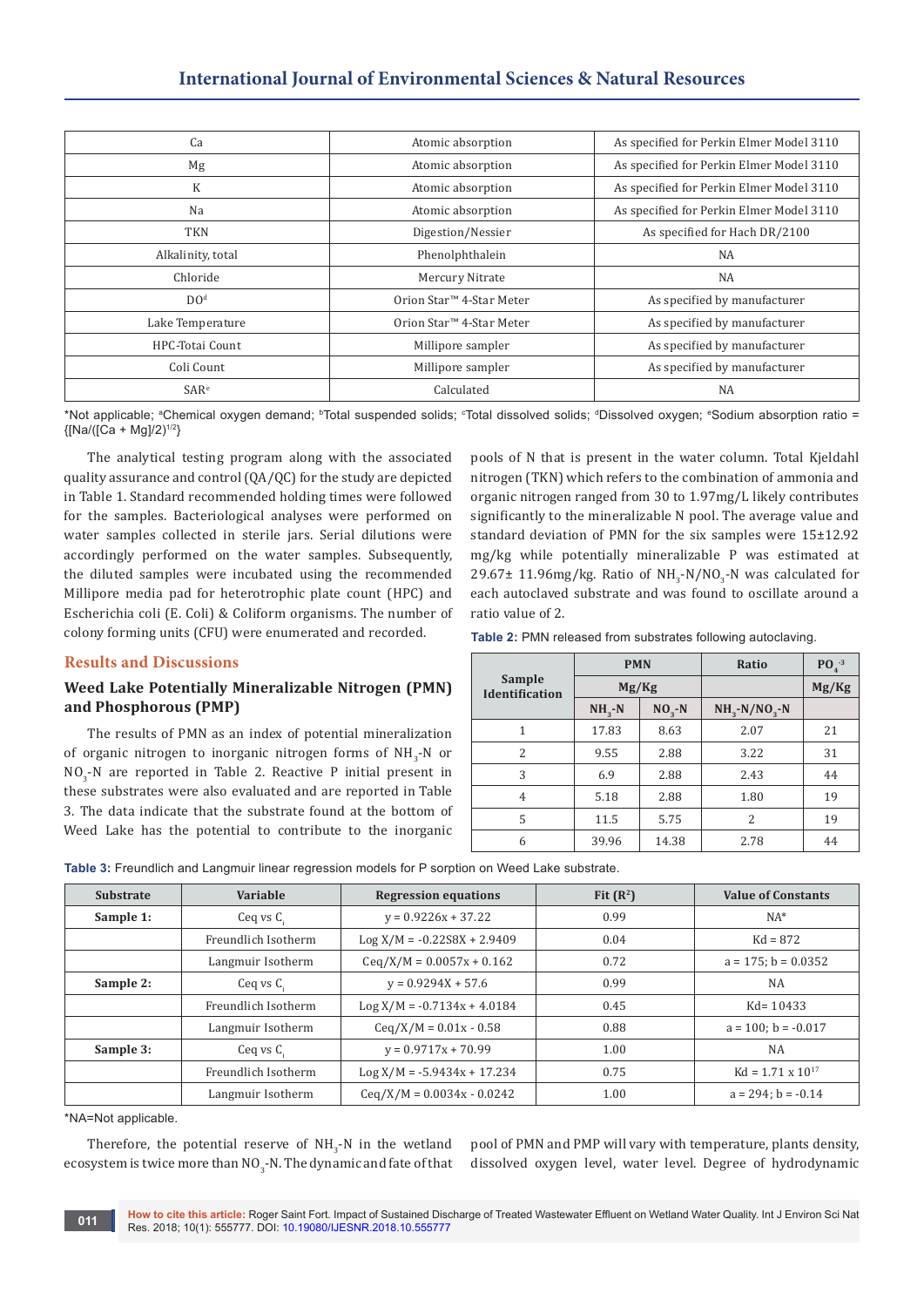mixing of mineralized N is expected to be primarily driven by wind conditions. The results further indicate the presence of a pool of  $PO_4^{-3}$  in the bottom boundary of the wetland. That pool is relatively bio-available for uptake by the aquatic plants that comprise Weed Lake ecosystem.

#### **Weed Lake Batch Isotherm Study of Orthophosphate**

Sorption isotherms are normally obtained by measuring the amount of solute sorbed for a number of different concentrations of sorbate under specific conditions. They often can be described by the Freundlich or Langmuir equations. The Freundlich isotherm, a commonly used curvilinear model has no upper limit to the amount of sorbate that could be sorbed by a system. The Freundlich equation, Equation (1) can be written as:

$$
X/M = K dC_{eq}^{1/n} \tag{1}
$$

where  $X/M$  is the quantity of PO<sub>4</sub><sup>3</sup> sorbed per unit mass of sediment (mg/kg),  $\mathsf{C}_{\mathsf{eq}}$  is the equilibrium concentration of PO $_4^{-3}$ in the solution (mg/L) and where Kd and n are the constants. The logarithmic form of the Freundlich equation to plot the data is shown in Equation (2):

$$
Log[X/M] = [1/n]log[C_{eq}] + log[Kd]
$$
 (2)

The logarithm of the concentration of the solute in the sorbate state, X/M in mg/kg, is plotted as a function of the logarithm of the residual solute concentration, Ceq in mg/L. Linear regression of the data points yields a best-fit line with a slope of 1/n and intercept of log [Kd]. The slope, 1/n, is a measure of sorption intensity, and the Kd value, which must be determined by taking the antilog of the intercept, is the partition coefficient, an indicator of the sorptive capacity of the system. A Langmuir plot models a system where there are a finite number sorption sites. The Langmuir equation, Equation (3) may be expressed as follows:

$$
X/M = abC_{eq}/(1+bC_{eq})
$$
 (3)

Where  $X/M$  and  $C_{eq}$  are the same units as defined above, b is a constant related to the binding energy (L/kg), and a is the maximum amount of solute that can be sorbed by the sorbate, is the soil uptake quantity (mg/Kg). The Langmuir equation can be rewritten in the following linear form shown in Equation (4):

$$
\left[C_{eq}\right] / \left[X/M\right] = 1 / \left[ab\right] + \left[C_{eq}\right] / \left[a\right] \tag{4}
$$

 $[C_{eq}]/[X/M]$  can be plotted as a function of  $C_{eq}$ . The linear regression of the data points yields a best-fit line with a slope of 1/a and 1/ab as the intercept. The maximum amount of  $PO_4^{-3}$ that can be sorbed onto the samples can be calculated from the Langmuir linear equation.

The isotherm models coefficients for the representative equilibrium studies are summarized in Table 3. The regression equations and the corresponding coefficient of determination (R2) are given in Table 3. It appears that the P sorption data of solution could be best described mathematically by the Langmuir equation. In this current case, the Langmuir data indicate that the Weed Lake sediment has an average maximum sorbing capacity of 190 mg of  $PO_4^{-3}$  per kg of substrate. The value constants of maximum sorbing capacity ranged from 100 to 294 of  $PO_4^{-3}$  per kg of substrate which reflect the heterogeneity in the composition of the sediment substrate. Therefore, the sediment substrate serves as a significant sink for  $PO_4^3$  as long as the sorbing capacity is not exceeded nor the pH becomes basic. The latter case has not been observed throughout the duration of the monitoring program.

## **Weed Lake Water Monitoring**

The trend in water quality status of the wetland was compiled in Table 4 in a comparative summary as average values for the parameters tested for years 2009 to 2016, respectively. Under the objectives of this research project, the parameters were compared to current Surface Water Quality Guidelines for Use in Alberta with respect to Freshwater Aquatic Life for long term [4]. The guidelines are numerical concentrations or narrative statements recommended to support and maintain a designated water body. The wetland was scientifically analyzed with flexibility as a steady-state conservative system with limited potential technical limitations of meaningful significance. Based on its geometry and boundary, it is deduced that the major perturbations affecting the hydrodynamics and water quality during the investigated months are created primarily by wind and temperature-induced circulation and to a lesser extent by hydraulically induced turbulence and circulation.

**Table 4:** Comparison of Weed Lake average seasonal values parameters with Alberta Surface Water Guidelines for the Protection of Freshwater Aquatic Life for Long-term.

|                  |                          |                            |      |        |       | <b>Average Weed Lake Values</b> |      |      |      |      |
|------------------|--------------------------|----------------------------|------|--------|-------|---------------------------------|------|------|------|------|
| <b>Parameter</b> | <b>Units</b>             | Alberta Guideline Values   |      | Year   |       |                                 |      |      |      |      |
|                  |                          |                            | 2009 | 2010   | 2011  | 2012                            | 2013 | 2014 | 2015 | 2016 |
| Water Depth      | cm                       | $\overline{\phantom{a}}$   | 53   | 68     | 60    | 68                              | 73   | 66   | 71   | 79   |
| pH               | $\overline{\phantom{a}}$ | $6.5 - 9$                  | 9.00 | 9.02   | 8.65  | 8.75                            | 8.5  | 8.77 | 8.95 | 8.74 |
| EC               | uS/cm                    | $\overline{\phantom{a}}$   | 3805 | 3398   | 3972  | 4982                            | 4829 | 3773 | 4297 | 2853 |
| COD              | mg/L                     | $\overline{\phantom{0}}$   | 1977 | 423    | 547   | 130                             | 95.4 | 67   | 127  | 100  |
| Turbidity        | <b>MTU</b>               | See Narrative <sup>a</sup> | 3.37 | 2.33   | 3.17  | 1.94                            | 2.66 | 7    | 7.15 | 2.76 |
| $NO2-N$          | mg/L                     | 3.00                       | 0.41 | 0.0496 | 0.355 | 0.32                            | 0.34 | 1.20 | 0.93 | 0.47 |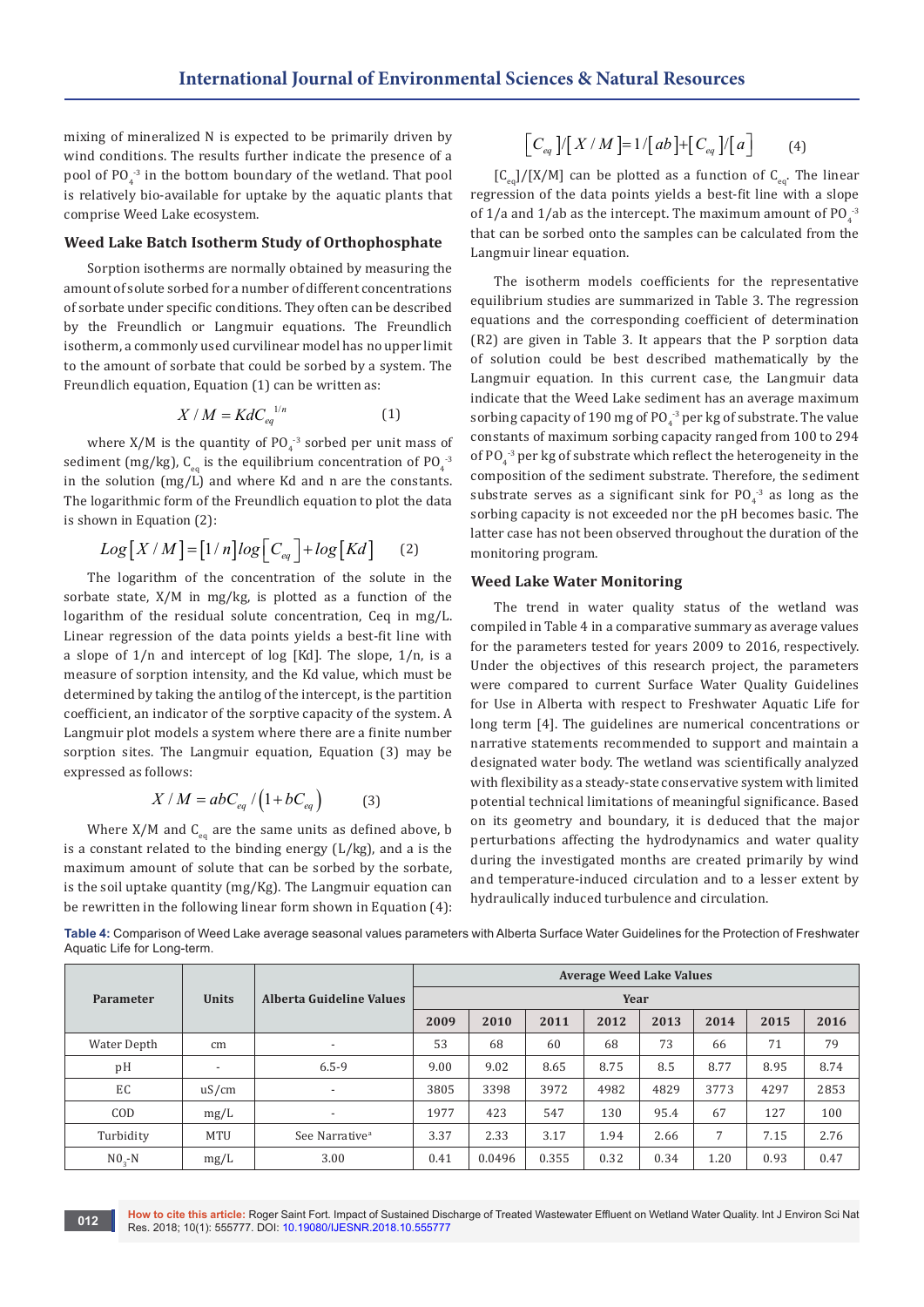| <b>International Journal of Environmental Sciences &amp; Natural Resources</b> |  |
|--------------------------------------------------------------------------------|--|
|--------------------------------------------------------------------------------|--|

| <b>TSS</b>             | mg/L                     | See Narrative <sup>b</sup> | 14.08                    | 9.50               | 19.63     | 15.02       | 11.67       | 21                  | 13.1      | 5.35               |
|------------------------|--------------------------|----------------------------|--------------------------|--------------------|-----------|-------------|-------------|---------------------|-----------|--------------------|
| $NO2 - N$              | mg/L                     | 0.06                       | 0.01                     | 0.0061             | 0.002     | 0.036       | 0.005       | 0.014               | 0.02      | 0.0062             |
| TDS                    | mg/L                     | $\overline{a}$             | 864                      | 2950               | 1075      | 3500        | 3305        | 2665                | 3055      | 1991               |
| $NH_{3}$ -N            | mg/L                     | See Table                  | 0.66                     | 0.41               | 0.45      | 0.58        | 0.74        | 0.61                | 0.65      | 0.30               |
| $POA-3$                | mg/L                     | See Table                  | 0.34                     | 0.26               | 0.23      | 0.32        | 0.31        | 0.08                | 0.09      | 0.27               |
| Total-P                | mg/L                     | $\overline{\phantom{0}}$   | 0.91                     | 0.74               | 0.52      | 0.67        | 0.89        | 0.44                | 0.59      | 0.57               |
| $SO_4^2$               | mg/L                     |                            | 2052                     | 2360               | 2757      | 3158        | 2097        | 1607                | 2508      | 1617               |
| Ca                     | mg/L                     | $\overline{\phantom{0}}$   | 40.88                    | 48.10              | 49.64     | 378         | 59          | 29.7                | 30.2      | 51                 |
| Mg                     | mg/L                     | $\overline{a}$             | 103                      | 106                | 122.33    | 164         | 125         | 20                  | 138       | 120                |
| K                      | mg/L                     | $\overline{\phantom{0}}$   | 57                       | 11                 | 23.14     | 11.70       | 59          | 11                  | 3.65      | 2.76               |
| Na                     | mg/L                     | $\overline{a}$             | 893                      | 764                | 657.17    | 1042        | 5927        | 517                 | 1007      | 2039               |
| <b>TKN</b>             | mg/L                     | $\overline{a}$             | 1.97                     | 4.5                | 9.46      | 8.16        | 56          | 27                  | 4.92      | 30                 |
| HPC-Total              | $\overline{\phantom{a}}$ |                            | 3.5E <sup>9</sup>        | 3.44E <sup>2</sup> | $3E^{12}$ | $3.64E^{9}$ | $5.4E^{10}$ | 3.33E <sup>11</sup> | 3.59E17   | 7.77E <sup>7</sup> |
| Coli Count/100 mL      | $\overline{\phantom{a}}$ | $\overline{a}$             | 2.97E <sup>5</sup>       | $17.1E^3$          | $3E^{12}$ | $2.95E^{9}$ | $1.1E^{13}$ | 5.39E <sup>13</sup> | 5.98E17   | 5.2E <sup>8</sup>  |
| SAR                    | $\overline{\phantom{a}}$ | $\overline{a}$             | $\overline{\phantom{a}}$ | 13.55              | 11.3      | 24          | 21          | 19.5                | 18.3      | 10.16              |
| DO <sup>c</sup>        | mz L                     | 5.5 to 9.5                 | 8.56                     | 7.59               | 8.21      | 5.25        | 8.5         | 6.35                | 6.82      | 9.14               |
| Lake Tgmp <sup>d</sup> | ${}^{0}C$                | See Narrative <sup>d</sup> | 14.5                     | 16.70              | 14.21     | 19.77       | 17.4        | <b>I8</b>           | <b>I8</b> | 18.6               |

ªTurbidity Guideline; <sup>ь</sup>TSS Guideline; ○DO Guideline; <sup></sup>'Lake Temperature Guideline.

Wind causes water column mixing through circulatory motion that likely extends to the lower boundary of the water column. Complete mixing of the wetland water is conceived to occur within a time frame of ten days. As a result, temperature differential between surface and bottom heat exchange is considered conservative as well as spatially throughout the water mass. Observed temperature difference, ΔT, is less than 20 C, both in the water column and spatially, irrespective of the sampling month. Temperature differential between surface and bottom heat exchange is considered conservative [5]. As expected, the importance of hydraulic, thermally, and windinduced circulation in active interactions and combinations in bringing about dynamic changes in Weed Lake water quality varies depending on the specific parameters. Analysis of water quality indicators show that some parameters are more affected in varying degree in their distribution pattern with respect to spatial and seasonal variations.

Data spatial variability within a sampling event appears not to be significantly different from one sampling point to the next. Annual recorded chemical and physical parameters for grab samples tend to marginally increase spatially and temporally with corresponding standard errors ranging from 1.3% to 15%. This supports the assumption that complete mixing of Weed Lake water column is enhanced through wind induced circulation patterns which negate the geometry effects in inducing intrinsic spatial variability. Biological parameters of HPC-total and E. coli & Coliform colony forming unit (CFU) enumeration tend to decrease from the south to the north quadrant of the wetland. The south quadrant is where the pipe discharges treated effluent from the wastewater plant into the wetland.

Enumeration of CFU for both biological parameters spatially appear to vary randomly, hence no discernible pattern could be denoted. However, the level of CFU enumeration tends to increase with temperature. The lowest level of bacteria and coliform organisms are typically denoted for the months of May and September. CEC and TDS values tend to increase both spatially and temporally from the south to the north quadrant. This could be best attributed to influxes of storm water diverted into the wetland. Turbidity and TSS generally decreased from May to June and then marginally increased to remain constant from June to September. COD and TKN typically decreased from May to July but slightly increased from August to September. The trend observed in relation to turbidity, TSS, COD and TKN clearly reflects the combining effects of hydrodynamic mixing with a high degree of photosynthesis and metabolic synergistic relationships between algae and bacteria.

Furthermore, when ascertaining the trend in the data for the average parameters from years 2009 to 2016 (Table 5), a pronounced difference can be observed. Both spatial and temporal variations can be best corroborated to operational changes, natural factors, and seasonal variations. These factors will interact to accordingly create new episodic dynamic equilibrium in the wetland functional systems. According to Table 5, the trend in values for pH, DO, and water temperature remained the most relatively stable as denoted by their respective standard deviation and standard error. The overall stability of the pH is also a good indication of the wetland buffering capacity. Functionally, the ability to resist change in pH can be attributed to the presence of  $\text{CO}_2$ ,  $\text{CO}_3^{-2}$ , HCO<sub>3</sub>- and organic matter whose origins are primarily of natural sources and from operational activities (i.e., wastewater effluents) to a lesser degree. Given the presence of decomposable organic materials at the bottom of the wetland, the following reduction processes may be occurring. They may naturally further sulfate-enrich the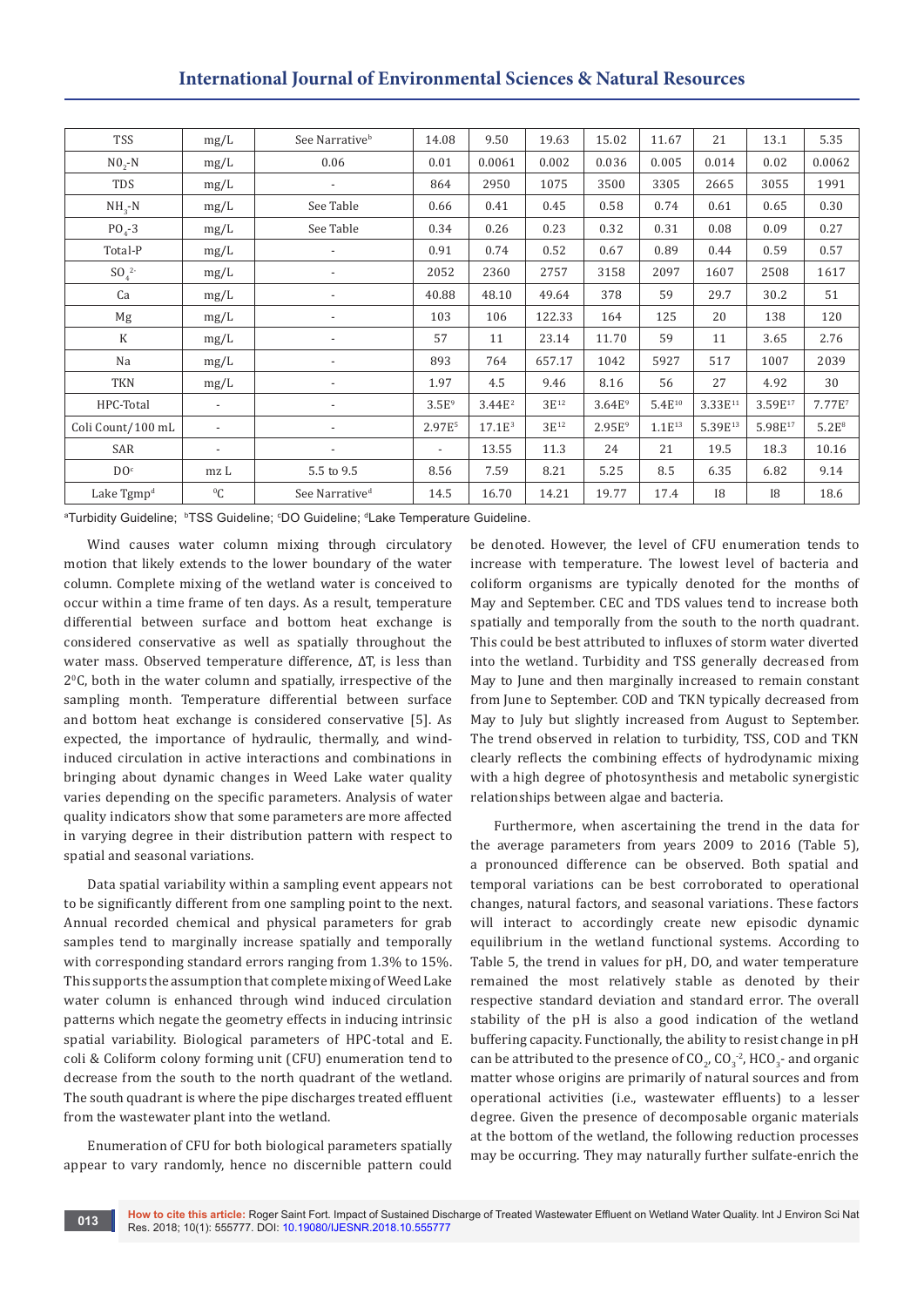water chemistry and contributing to the buffering capacity as depicted in Equation (5) and Equation (6):

$$
CaSO_4 + CH_4 \Longleftrightarrow CaS + CO_2 + H_2O \tag{5}
$$

$$
CaS + 2CO_2 + 2H_2O \iff H_2S + Ca(HCO_3)
$$
 (6)

**Table 5:** Average parameters range, standard and coefficient of variation for years 2009-2016.

| <b>Parameters</b> |       | <b>Range Sample Values</b> | <b>Standard</b>  | %CV  |
|-------------------|-------|----------------------------|------------------|------|
|                   | High  | Low                        | <b>Deviation</b> |      |
| Water Depth       | 79    | 53                         | 7.44             | 11   |
| pH                | 9.02  | 8.50                       | 0.17             | 1.93 |
| EC                | 4982  | 2853                       | 662              | 17   |
| COD               | 547   | 67                         | 165              | 78   |
| Turbidity         | 7.15  | 1.94                       | 1.94             | 51   |
| $NO3 - N$         | 1.20  | 0.32                       | 0.30             | 53   |
| <b>TSS</b>        | 21    | 5.35                       | 4.77             | 35   |
| $NO2 - N$         | 0.036 | 0.002                      | 0.01             | 81   |
| <b>TDS</b>        | 3500  | 864                        | 943              | 39   |
| $NH3 - N$         | 0.74  | 0.30                       | 0.14             | 25   |
| $PO4-3$           | 0.34  | 0.08                       | 0.094            | 40   |
| Total-P           | 0.91  | 0.44                       | 0.16             | 24   |
| $SO_4^{-2}$       | 3158  | 1607                       | 504              | 22   |
| Ca                | 378   | 30                         | 111              | 120  |
| Mg                | 164   | 20                         | 39               | 177  |
| K                 | 59    | 2.76                       | 20               | 91   |
| Na                | 5927  | 517                        | 1690             | 105  |
| <b>TKN</b>        | 30    | 1.97                       | 12.50            | 99   |
| SAR               | 24    | 10.16                      | 5.23             | 32   |
| D <sub>0</sub>    | 9.14  | 5.25                       | 1.23             | 16   |
| Lake Temperature  | 19.77 | 14.21                      | 1.81             | 11   |

The presence of dissolved oxygen is of fundamental importance in maintaining aquatic life and the aesthetic quality of Weed Lake. Because of this importance, oxygen can be regarded as one of the most important water quality parameters.

The impact is measured as oxygen demand, a parameter that can be interpreted as a gross measure of the concentration of oxidizable materials present in the water column and as a status of potential organic load. Through the metabolic action of bacteria, organic material (OM) in the water column is oxidized to its lowest energy state through the following mechanisms, Equation (7):

#### $OM + DO + nutrients$   $_{microequation} CO_2 + H_2O + new cells + minerals + nutrients + heat$  (7)

Dissolved oxygen profile in the water column tends to increase from the months of May to June (representative average 8.94 mg/L) and then drastically decrease during July and August (representative average 4.07 mg/L) to subsequently route to a marginal increase in September (representative average 6.42 mg/L). No stratification of dissolved oxygen was denoted in the water column during any of the monitoring programs. Dissolved oxygen at the bottom-water interface was totally lacking, therefore making it an anaerobic, organic matter rich boundary in the wetland. Above the anaerobic substrate layer, an intermediate transition zone was not identified which contained dissolved oxygen. Following episodic discharge of treated wastewater effluent, its mixing through the water column, and after some time has elapsed, several changes occurred.

The various inter and intra relationships between wind action, temperature, precipitation, and sunlight are germane to the wetland intrinsic stabilization processes. In that regard, these factors are natural and not controllable. Based on dissolved oxygen readings, stabilization reactions appear to be aerobically dominated. During the stabilization processes, much of the biodegradable organic matter pool is transformed by bacteria into living organic matter. As a by-product of their metabolism, they release through mineralization into the water column  $CO_{2'}$  nitrates, phosphates, sulfates, and other mineral salts. A conceptual framework depicted in Figure 2 provides a fundamental representation of physicochemical and biological dynamics occurring in the wetland. Such conceptual model would aid in long-term nutrient mass balance monitoring and developing a better understanding of nutrient systems behavior.

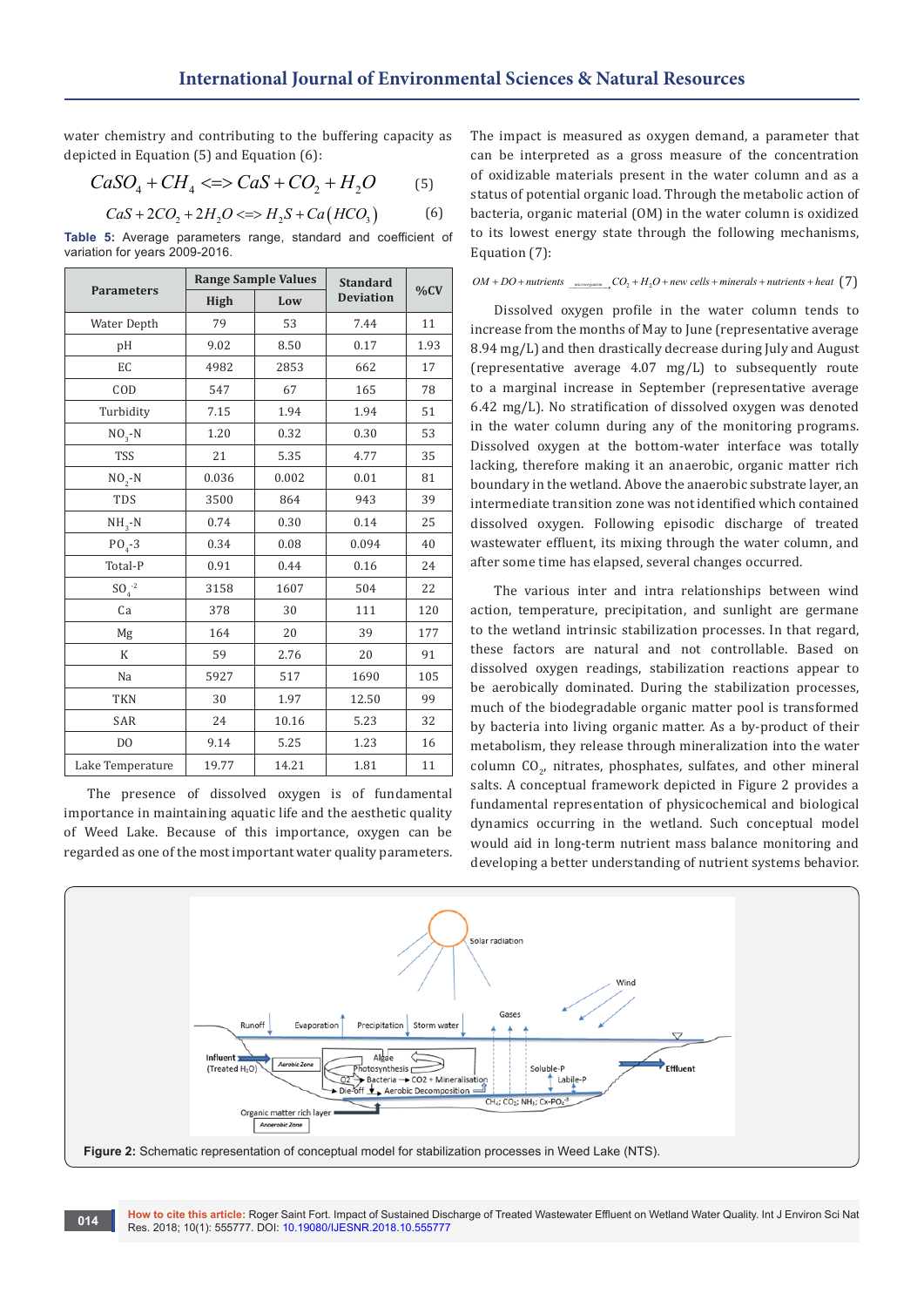Aerobic stabilization is highly influenced by the hydrodynamic mixing created by wind action, temperature, and sunlight. However, at lower temperature like during the months of April, May, and October, the overall biological activities and therefore, the stabilization processes in Weed Lake are slower. Consequently, the algae level remains relatively low. As temperature of the wetland water column increases, this triggers in response higher algae metabolic activity. Under the additional favorable natural conditions of peak solar radiation during the months of June and July, algae proliferate. They absorb light and use the mineralized by-products during this highly photosynthetic period. Their cellular material releases oxygen in the water column, often giving rise to supersaturated conditions in some instances. Furthermore, the combination of high temperature, dissolved oxygen and solar radiation as well as the quick stimulation of bacterial activity enhance oxygen consumption.

This therefore stimulates blue-green algae (*Cyanophyceae*) to grow exponentially relative to the more efficient green algae (*Chlorophyceae*). As a result, heavy algal blooms are observed in the wetland with thick green mats appearing on the water surface. From this point on, anaerobic conditions arise, the column water is typically turbid and objectionable anaerobic odours are produced and released. The month of August typically produces anaerobic conditions as evidenced by dissolved oxygen average concentration of 2.73 mg/L. Since algal oxygen production is a direct function of photosynthesis, a gradual decrease in water temperature will be accompanied by decreased algal activity and therefore lower oxygen production. Consequently, the floating green mats on the water surface impair light penetration. Consequently, decreased photosynthesis in deeper portions of the water column results in decreased oxygen production together with a decrease in algal activity.

Under these conditions, wind action doesn't mix the water mass sufficiently to transport oxygen from the surface to the lower layers. At this point, the algal mass starts dying off, decaying through induced microbial decomposition, which results in the settling of biomass to the bottom boundary. This leads to the development of an organic layer of substrate that works as an anaerobic digester. It is noteworthy that this chain of events represents the natural ecological order and stabilization processes in the wetland. The COD test was used to ascertain the organic carbon content. Unlike biological oxygen demand (BOD), the COD test does not differentiate between biologically oxidizable and inert organic matter. Based on the overall trend in the data analysis, COD values tend to decrease from May to June as well as July but the COD values then increase or decrease from June to July and tend to increase during the months of August to September.

Typically lower DO readings are observed in July and August because of the past presence of higher level of oxidizable materials in the water column. Minimal DO stratification was observed throughout the depth of Weed Lake indicating significant longitudinal and vertical hydrodynamics mixing in the water column. Anoxic characteristic of the wetland in May results in some degree of objectionable odor as a result of bacterial reduction of  $NO_{3}$ -,  $SO_{4}$ <sup>-2</sup>, NH<sub>3</sub>-N, and other products of bacterial growth. Algae growth was more abundant during the months of May to July but significantly decreased during the months of August and September. Depicted in Tables 6-10 is the ratio of total-P/NH<sub>3</sub>-N for the wetland water column and treated effluent as well as the ratio for  $PO_4^{-3}/NH_3$ -N for selected representative years. The ratios can be used as an important determining factor in assessing on an ongoing basis the management of the water quality with respect to effluent influxes and episodic water release from Weed Lake.

|                | <b>Weed Lake</b> |                |                                         |                                                       |                                       |        |
|----------------|------------------|----------------|-----------------------------------------|-------------------------------------------------------|---------------------------------------|--------|
| Time (Day)     | Total-P $(mg/L)$ | $P04-3 (mg/L)$ | Weed Lake ratio<br>Total- $P/NH_{2}$ -N | <b>Treated effluent ratio</b><br>Total- $P/NH_{2}$ -N | Weed Lake ratio<br>$PQ_4^{-3}/NH_2-N$ | Month  |
| $\overline{0}$ | 0.44             | 0.01           | $0.44/0.44 = 1$                         | $0.20/3.5 = 0.06$                                     | $0.01/0.44 = 0.23$                    | May    |
| 40             | 0.16             | 0.06           | $0.16/0.41 = 0.39$                      | $0.18/0.44 = 0.41$                                    | $0.06/0.41 = 0.15$                    | June   |
| 24             | 0.21             | 0.10           | $0.21/0.48 = 0.44$                      | $0.20/0.27 = 0.74$                                    | $0.10/0.48 = 0.21$                    | July   |
| 36             | 1.05             | 0.06           | $1.05/0.56 = 1.88$                      | no data                                               | no data                               | August |
| 35             | 0.35             | 0.16           | $0.35/1.15 = 0.30$                      | $0.30/5.59 = 0.05$                                    | $0.16/1.15 = 0.14$                    | Sept   |

**Table 6:** Trend in total-P and PO $_4^{\cdot3}$  concentration, ratio of total-P/ NH $_3$ -N and ratio of PO $_4^{\cdot3}$ /NH $_3$ -N in relation to time for year 2014.

**Table 7:** Trend in total-P and PO $_4^{\cdot3}$  concentration, ratio of total-P/ NH $_3$ -N and ratio of PO $_4^{\cdot3}$ /NH $_3$ -N in relation to time for year 2013.

|            | <b>Weed Lake</b> |                   |                                                |                                                       |                                              |        |
|------------|------------------|-------------------|------------------------------------------------|-------------------------------------------------------|----------------------------------------------|--------|
| Tune (Day) | Total-P $(mg/L)$ | $P0_4^{3}$ (mg/L) | <b>Weed Lake ratio</b><br>Total- $P/NH_{2}$ -N | <b>Treated effluent ratio</b><br>Total- $P/NH_{2}$ -N | <b>Weed Lake ratio</b><br>$PQ_4^{-3}/NH_3-N$ | Month  |
| $\Omega$   | 0.60             | 0.22              | $0.60/0.76 = 0.79$                             | $0.90/10.92 = 0.08$                                   | $0.22/0.76 = 0.29$                           | May    |
| 27         | 0.38             | 0.20              | $0.38/0.52 = 0.73$                             | $0.30/4.05 = 0.07$                                    | $0.20/0.52 = 0.38$                           | June   |
| 30         | 1.53             | 0.30              | $1.53/0.58 = 2.64$                             | $0.20/2.89 = 0.07$                                    | $0.30/0.58 = 0.52$                           | July   |
| 40         | 1.47             | 0.45              | $1.47/0.79 = 1.86$                             | $0.20/0.56 = 0.36$                                    | $0.45/0.79 = 0.57$                           | August |
| 20         | 0.45             | 0.37              | $0.37/1.05 = 0.35$                             | $0.30/1.03 = 0.29$                                    | $0.37/1.05 = 0.35$                           | Sept   |

**How to cite this article:** Roger Saint Fort. Impact of Sustained Discharge of Treated Wastewater Effluent on Wetland Water Quality. Int J Environ Sci Nat **COLORED FIGORY OF CHEMILE AND ACTED**<br>Res. 2018; 10(1): 555777. DOI: [10.19080/IJESNR.2018.10.555777](http://dx.doi.org/10.19080/IJESNR.2018.10.555777)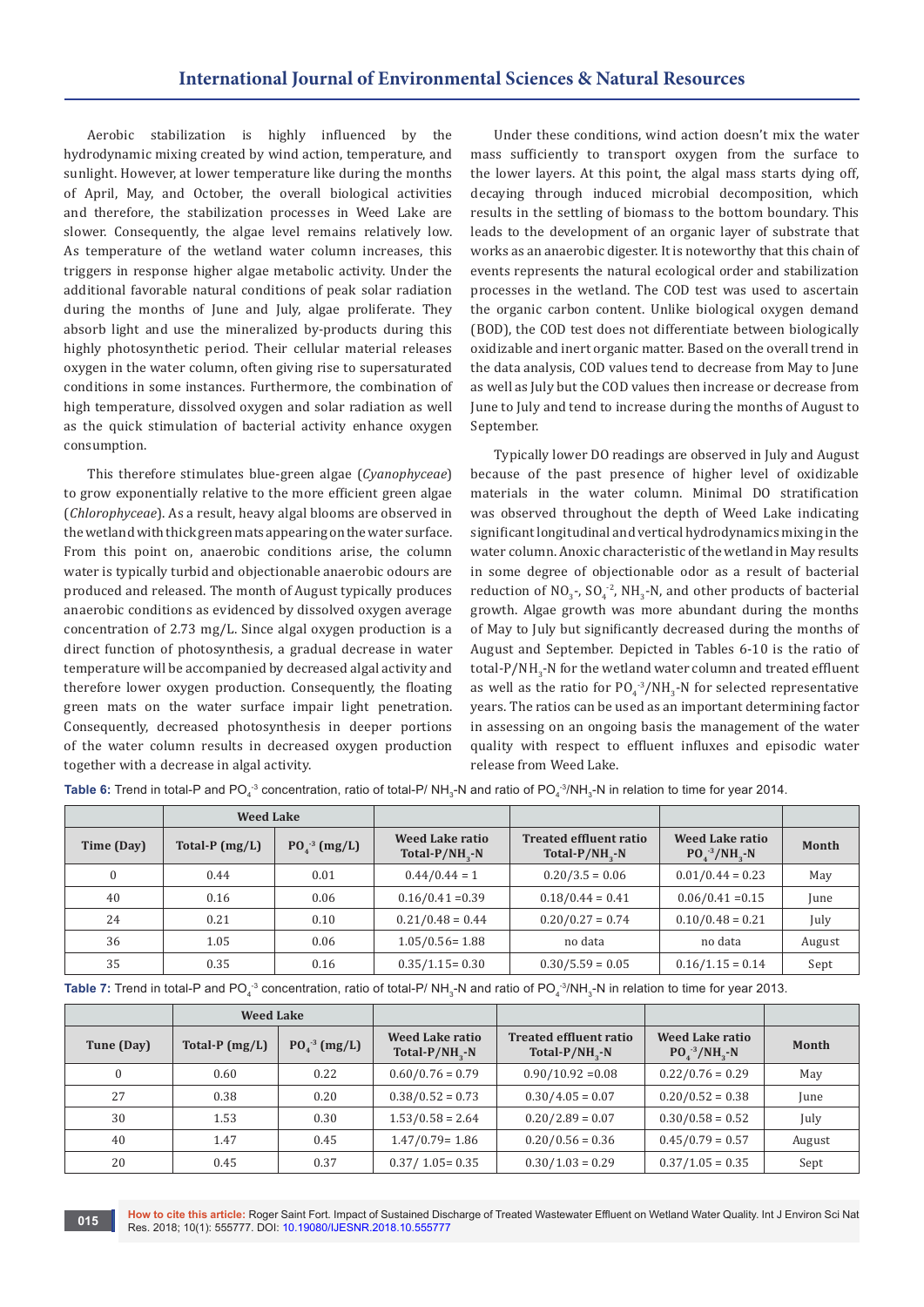# **International Journal of Environmental Sciences & Natural Resources**

|            | <b>Weed Lake</b> |                 |                                                      |                                                       |                                  |        |
|------------|------------------|-----------------|------------------------------------------------------|-------------------------------------------------------|----------------------------------|--------|
| Tune (Day) | Total-P $(mg/L)$ | $P0_4^3$ (mg/L) | <b>Weed Lake ratio</b><br>Total-P/NH <sub>2</sub> -N | <b>Treated effluent ratio</b><br>Total- $P/NH_{2}$ -N | Weed Lake ratio<br>$PO4-3/NH3-N$ | Month  |
|            | 0.62             | 0.12            | $0.62/0.45=1.38$                                     | $0.46/0.04=11.5$                                      | $0.12/0.45=0.37$                 | May    |
| 30         | 0.66             | 0.40            | $0.66/0.48=1.38$                                     | $0.40/0.20=2$                                         | $0.40/0.48=0.83$                 | June   |
| 30         | 0.61             | 0.35            | $0.61/0.37=1.65$                                     | $0.60/0.10=6$                                         | $0.35/0.37=0.95$                 | July   |
| 30         | 0.86             | 0.32            | $0.86/0.58=1.48$                                     | $0.80/0.10=8$                                         | $0.32/0.58=0.55$                 | August |
| 30         | 0.79             | 0.40            | $0.79/1.01=0.78$                                     | $0.80/0.10=8$                                         | $0.40/1.01=0.40$                 | Sept   |

**Table 8:** Trend in total-P and PO $_4^{\cdot3}$  concentration, ratio of total-P/ NH $_3$ -N and ratio of PO $_4^{\cdot3}$ /NH $_3$ -N in relation to time for year 2012.

Table 9: Trend in total-P and PO<sub>4</sub><sup>-3</sup> concentration, ratio of total-P/ NH<sub>3</sub>-N and ratio of PO<sub>4</sub><sup>-3</sup>/NH<sub>3</sub>-N in relation to time for year 2011.

|              | <b>Weed Lake</b> |                |                                         |                                                       |                                       |            |
|--------------|------------------|----------------|-----------------------------------------|-------------------------------------------------------|---------------------------------------|------------|
| Tune (Day)   | Total-P $(mg/L)$ | $P04-3 (mg/L)$ | Weed Lake ratio<br>Total- $P/NH_{2}$ -N | <b>Treated effluent ratio</b><br>Total- $P/NH_{2}$ -N | Weed Lake ratio<br>$PQ_4^{-3}/NH_3-N$ | Month      |
| $\mathbf{0}$ | 0.45             | 0.14           | $0.45/0.34 = 1.32$                      | $0.62$ $0.12 = 5.17$                                  | $0.14\ 0.34 = 0.41$                   | June       |
| 30           | 0.33             | 0.097          | $0.33/0.59 = 0.56$                      | $0.33/0.25 = 1.32$                                    | $0.097/0.56 = 0.17$                   | July       |
| 30           | 0.57             | 0.22           | $0.57/0.50 = 1.14$                      | $0.39$ $0.27 = 1.44$                                  | $0.22/2.59 = 0.85$                    | August     |
| 30           | 0.82             | 0.70           | $0.82/0.56 = 1.46$                      | $0.56$ 3.11=0.18                                      | $0.70/0.56 = 1.25$                    | Sept       |
| 30           | 0.32             | 0.12           | $0.32/0.44 = 0.73$                      | $1/1 = 1$                                             | $0.12/0.44 = 0.27$                    | 0ct        |
| 30           | 0.65             | 0.17           | $0.65/0.33 = 1.97$                      | $0.52/0.33 = 0.28$                                    | $0.17/0.33 = 0.52$                    | <b>Nov</b> |

**Table 10:** Trend in total-P and PO $_4$ <sup>3</sup> concentration, ratio of total-P/ NH $_3$ -N and ratio of PO $_4$ <sup>-3</sup>/NH $_3$ -N in relation to time for year 2010.

|            | <b>Weed Lake</b> |                |                                                |                                                       |                                       |        |
|------------|------------------|----------------|------------------------------------------------|-------------------------------------------------------|---------------------------------------|--------|
| Tune (Day) | Total-P $(mg/L)$ | $PO4-3 (mg/L)$ | <b>Weed Lake ratio</b><br>Total- $P/NH_{2}$ -N | <b>Treated effluent ratio</b><br>Total- $P/NH_{2}$ -N | Weed Lake ratio<br>$PQ_4^{-3}/NH_2-N$ | Month  |
|            | 0.47             | 0.27           | $0.47/0.44 = 1.07$                             | $0.20/1.1 = 0.18$                                     | $0.27/0.44 = 0.61$                    | May    |
| 20         | 0.45             | 0.24           | $0.45/0.30 = 1.50$                             | $0.10/0.80 = 0.13$                                    | $0.24/0.30 = 0.80$                    | June   |
| 36         | 0.91             | 0.23           | $0.91/0.34 = 2.68$                             | $0.31/0.81 = 0.38$                                    | $0.23/0.34 = 0.68$                    | July   |
| 35         | 1.02             | 0.42           | $1.02/0.41 = 2.49$                             | $0.33/0.27 = 1.22$                                    | $0.42/0.41 = 1.02$                    | August |
| 30         | 0.92             | 0.14           | $0.92/0.54 = 1.70$                             | $0.40/0.73 = 0.55$                                    | $0.14/0.54 = 0.26$                    | Sept   |

## **Main Nutrients Budget Analysis**

The wetland aquatic environment is the host for a variety of aquatic plants namely emergent aquatic vegetation, floating leaved plants, submergent aquatic plants and free floating plants. The months of May to September mark the periods of active microbial and aquatic growth in Weed Lake. The data indicate that in order to maintain proper water quality and managing algal bloom as well as potential offensive odor, particularly for the critical months of July and August, it would be prudent to maintain a treated effluent discharge with a ratio of total-P/  $NH_{3}$ -N around 0.55. However, an effluent ratio of total-P/  $NH_{3}$ -N between 0.55 and 1.45 should be effectively adequate in maintaining proper water quality of the wetland.

A significant improvement in the wastewater treated effluent quality has been observed from the data recorded between the years 2010 to 2014. The results indicate for the year 2014 a treated effluent ratio of total-P/NH<sub>3</sub>-N ranging from 0.05 to 0.74 and a water column ratio of  $PQ_4^{\;3}/NH_3$ -N varying from 0.14 to 0.23. With respect to year 2010, the treated effluent ratio of  $PO_4^{\text{-3}}/NH_3$ -N oscillated between 0.13 and 1.22 while the water column ratio of  $PO_{4}^{-3}/NH_{3}$ -N varying from 0.26 to 1.02. Variations in those ratio values were the norm for the other comprising monitoring years. Consequently, the water column ratio of total-P/NH<sub>3</sub>-N and PO<sub>4</sub><sup>-3</sup>/NH<sub>3</sub>-N significantly improved from 2010 to 2014. The water column ratio of total-P/NH $_{\rm 3}$ -N in 2014 was established to range from 0.30 to 1.88 while it was from 1.07 to 2.68 in 2010. Furthermore, in 2014, the water column ratio of  $PO_4^{-3}/NH_3$ -N ranged from 0.14 to 0.23 compared to year 2010 in which case it ranged from 0.26 to 1.02 (Table 7).

In a manner similar to nitrogen, phosphorous in the wetland is expected to cycle between organic and inorganic forms. However, phosphorous unlike nitrogen doesn't cycle as a gas. It has to be assumed that labile-P, the not so strongly sorbed intermediate form by the wetland sediment, represents a smaller fraction of total-P. It may enter in equilibrium with soluble-P to increase the level of orthophosphate in the wetland water column. Hence, the material balance constructed for phosphorous is orthophosphate and will be considered as the only form of phosphorus that is readily used by any aquatic plants and microorganisms in the wetland ecosystem. Therefore, significant amount of orthophosphate is removed through algal and macrophytes growth but more significantly during the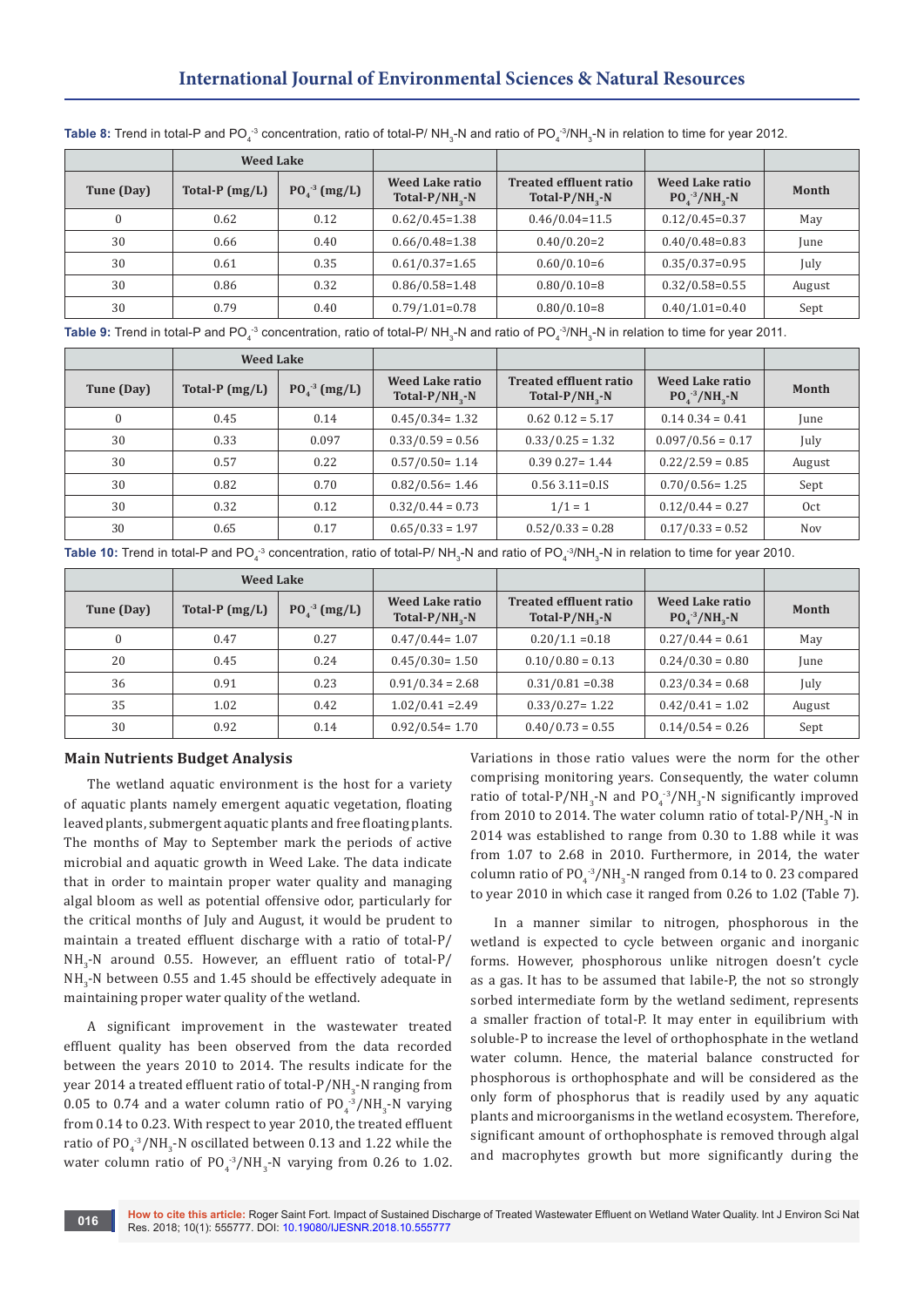months of May, June and July. As result keeping orthophosphate concentration relative low throughout the wetland ecosystem boundary.

Concurrently, conversion of dissolved forms of phosphorus into insoluble forms such as calcium phosphate  $\text{Ca}_{3}(\text{HPU}_{4})_{2'}$ magnesium phosphate Mg<sub>3</sub>(HPO<sub>4</sub>)<sub>2</sub>, and ferric phosphate FePO<sub>4</sub> and  $\mathrm{AIPO}_4$  complexes will contribute to the removal and control of  $PO_4^{-3}$  concentration level as well as to controlling its buffering capacity. Additionally, phosphorous bioavailability may be significantly affected through organic complex formation with humic and fulvic acids. Given the water pH being greater than 8.50, assumptions must also be made regarding the activities and contribution of Al retention of PO<sub>4</sub><sup>3</sup> onto the sediment as AlPO<sub>4</sub> complex. The later complex will be closely related to the contents of acid-extractable Al<sup>+3</sup> in the sediment. Total phosphorus (i.e., P-inorganic and P-organic) concentration increased significantly from June to July to decrease in September which parallels algal and plankton blooms (Table 8).

### **Weed Lake Material Balance Analysis**

A simple water budget approach was used to analyze the water level dynamics in Weed Lake Equation (8):

$$
R = \left\{ \left[ Pr + In_{wt} + Tr + C_a \right] - \left[ E_{vap} + S_e + Out_{canal} \right] \right\} \tag{8}
$$

where:

R = Volume of present in the wetland at any time,

Pr =Annual precipitation,

 $In_{\text{wt}}$  = Incoming water from the wastewater treatment plant,

Tr = Tributaries feeding into the wetland,

 ${\rm C}_{\rm a}$  = Capillary groundwater feeding the wetland,

 $E_{\text{van}}$  = Evaporation of water from the wetland,

 $S_e$  = Seepage water from the wetland,

Out<sub>canal</sub> = Water released in the canal via the gate.

Therefore, the above water budget equation for the wetland can be simplified and rewritten as Equation (9):

$$
R = I n_{\rm wt} \qquad (9)
$$

Of special significance to the wetland water quality management program are nitrogen and phosphorous. The interrelationships that exist between these two nutrients are best manifested in their fundamental importance in eutrophication. A mass balance analysis was performed for phosphorous and nitrogen, both being the nutrients of greatest input from the wastewater effluent being regularly discharged into the wetland. The following assumptions were derived in formulating the mass balance analysis for nitrogen and phosphorous (Tables 9,10). Assumptions made for nitrogen:

i. Biological conversion of organic-N ---> NH<sub>3</sub>-N is not significant from November to April

ii. Mineralization of  $NH<sub>3</sub>$ -N --->  $NO<sub>3</sub>$ -N is not significant from November to April

iii. Biological reduction of  $NH_3-N$  --->  $NH_3$  (g) is not significant from November to April and, assumptions for phosphorous:

iv. Biological conversion of organic-P  $\left(-\right)$  -->PO<sub>4</sub><sup>3</sup> is not significant from November to April

v. Formations of insoluble forms of Ca  $(HPU_4)_2$  and Mg  $(HPO<sub>4</sub>)<sub>2</sub>$  are nominal relative to the overall process of soluble  $PO_{4}$ -3 removal by microorganisms, algae and plankton.

vi. Equilibrium reaction exists between soluble  $PO_4^{-3} \leq -\frac{1}{2}$ sediment sorbed  $PO<sub>4</sub>$ <sup>-3</sup>

vii. The material balance equation for can be written Equation (10) for each nutrient of interest:

 $(Input rate) = (Output rate) + (Accumulation rate)$  (10)

Total-P,  $PQ_4^{\text{-3}}$  and NH<sub>3</sub>-N are expected to undergo significant biotic and abiotic interactions during the months of May to September. Their decay rate could be modeled as a first-order reaction Equation (11). That is

$$
dC/dt = -KC \tag{11}
$$

 where K is the reaction rate coefficient with dimensions of 1/ time and C is the nutrient concentration. According to Equation (11), the rate of loss of any of these nutrients is proportional to the amount of available substance that is present in the water column. The integrated first order rate law yields Equation (12):

$$
Ln\left(C_i/C_o\right) = -Kt\tag{12}
$$

where  $C_{\text{o}}$  is the initial concentration of NO<sub>3</sub>-N or PO<sub>4</sub><sup>-3</sup> at first sampling date and  $C_i$  as concentration at time i. Subsequently solving for  $C_i$  yields Equation (13):

$$
C_i = C_o e^{-Kt} \qquad (13)
$$

**Table 11:** Regression equations for rate constant determination of  $NO<sub>3</sub>$ -N and PO $<sub>4</sub>$ <sup>-3</sup>.</sub>

| Year | <b>Nutrient</b> | <b>Regression</b><br><b>Equation</b> | $K(Day-1)$                      | R    |
|------|-----------------|--------------------------------------|---------------------------------|------|
| 2014 | $NO2 - N$       | $Y = 1.64 - 0.0148 x$                | $-1.48E-2$ (day <sup>-1</sup> ) | 0.42 |
|      | $PO4-3$         | $Y = 0.60 + 0.0168$ x                | $1.68E-2$ (day <sup>-1</sup> )  | 0.84 |
| 2013 | $NO2 - N$       | $Y = -1.43 - 0.0235 x$               | $-2.35E-2$ (day <sup>-1</sup> ) | 0.67 |
|      | $PQ1-3$         | $Y = -0.11 + 0.0065$ x               | 6.50E-3 $(day^{-1})$            | 0.88 |
| 2012 | $NO2 - N$       | $Y = -0.62 - 0.0133 x$               | $1.33E-2$ (day <sup>-1</sup> )  | 0.62 |
|      | $PQ4-3$         | $Y = -1.67 + 0.0073 x$               | $7.30E-3$ (day <sup>-1</sup> )  | 0.68 |

The regression equations for rate constant, K, determination of  $NO_3$ -N and  $PO_4^{-3}$  for selected years were derived for the wetland most biologically active period (Table 11). Assuming that both nutrients are uniformly distributed throughout the wetland water column, hence the total amount of a nutrient is calculated as CV according to Equation (14). Thus,